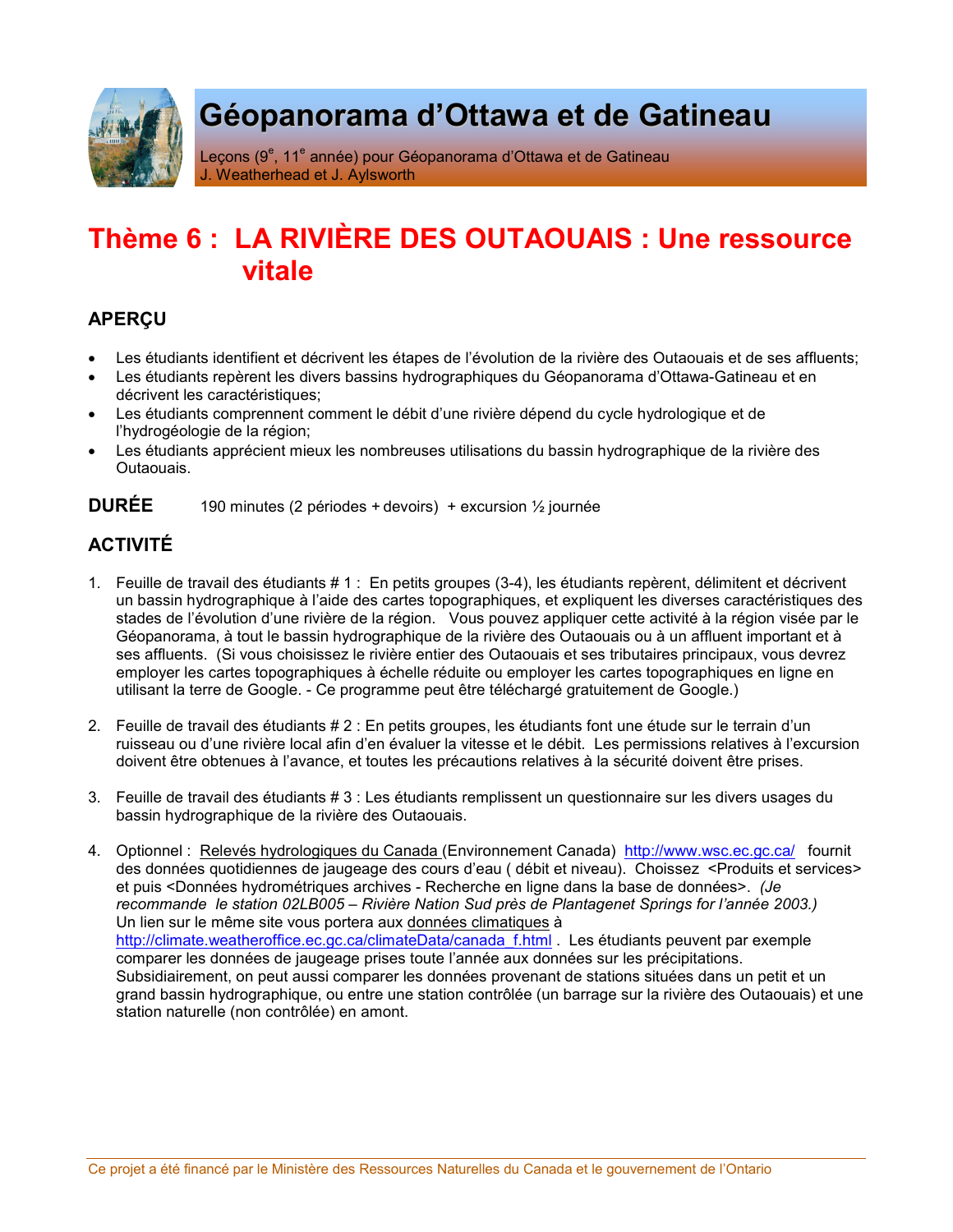#### Feuille de travail des étudiants #1 : BASSINS HYDROGRAPHIQUES

- 1. À l'aide dea cartes topographiques d'Ottawa (à l'échelle 1/250 000), délimitez le système hydrographique de la rivière des Outaouais, et indiquez également ses principaux affluents : les rivières Gatineau, Rideau, South Nation, Lievre, Blanche, Petit Nation, Quyon, Madawaska, Mississippi, Carp et Jock.
- 2. Identifiez la rivière principale, ses affluents principaux, les embouchures, les sources et le sens du courant de chaque affluent, les confluents et les autres caractéristiques hydrographiques importantes, comme les lacs et les terres humides.
- 3. Sur cette même carte, localisez les principaux barrages de la rivière des Outaouais et de ses affluents. Expliquez le choix de leur emplacement.
- 4. Localisez les chutes et les rapides le long de la rivière des Outaouais et de ses affluents. Le courant des rivières est-il plus rapide dans certaines régions qu'ailleurs? Pourquoi? Peut-il y avoir un lien avec la géologie de la région (consultez les cartes géologiques)?
- 5. Délimitez les frontières de ce bassin hydrographique et des bassins voisins en dessinant une ligne le long des contours les plus élevés de la topographie. Délimitez de la même manière le bassin hydrographique de chacun des affluents.

Les questions suivantes peuvent être appliquées à une rivière local important et à ses tributaires. (Si vous choisissez le rivière entier des Outaouais et ses tributaires principaux, vous devrez employer les cartes topographiques à échelle réduite ou employer les cartes topographiques en ligne en utilisant la terre de Google. - Ce programme peut être téléchargé gratuitement de Google. Ou, en utilisant 'Toporama' de L'atlas du Canada - http://atlas.nrcan.gc.ca/site/francais/maps/topo/index.html/document\_view)

- 6. Choissez une rivière.
- 7. Évaluez la superficie du bassin à l'aide de l'échelle ou de la grille de la carte. Si vous utilisez la grille, comptez toutes les cases, même celles qui ne couvrent que partiellement le bassin. Calculez ensuite la superficie d'une case et multipliez par le nombre de cases pour obtenir la superficie totale.
- 8. Établissez l'altitude de la source de la rivière principale et de chacun des affluents importants. Soustrayez l'élévation à l'embouchure afin d'obtenir la dénivellation de la rivière.
- 9. Mesurez la longueur de la rivière principale et de chacun de ses affluents importants.
- 10. Calculez ensuite la pente de chacune en divisant sa dénivellation par sa longueur.
- 11. Classez ensuite la rivière et ses affluents de la plus « rapide » à la plus « lente ». Pensez-vous que ceci est une évaluation valide de la vitesse? Quels autres facteurs peuvent influencer fortement la vitesse du courant des rivières dans votre bassin hydrographique?
- 12. Établissez le type de réseau hydrographique du système.
- 13. Indiquez sur la carte où ont eu lieu l'érosion, les dépôts et les inondations. Quelles tendances se dégagent? Pourquoi?
- 14. Rédigez une description (1 page) des caractéristiques de votre bassin hydrographique, et évaluez son efficacité à évacuer les précipitations.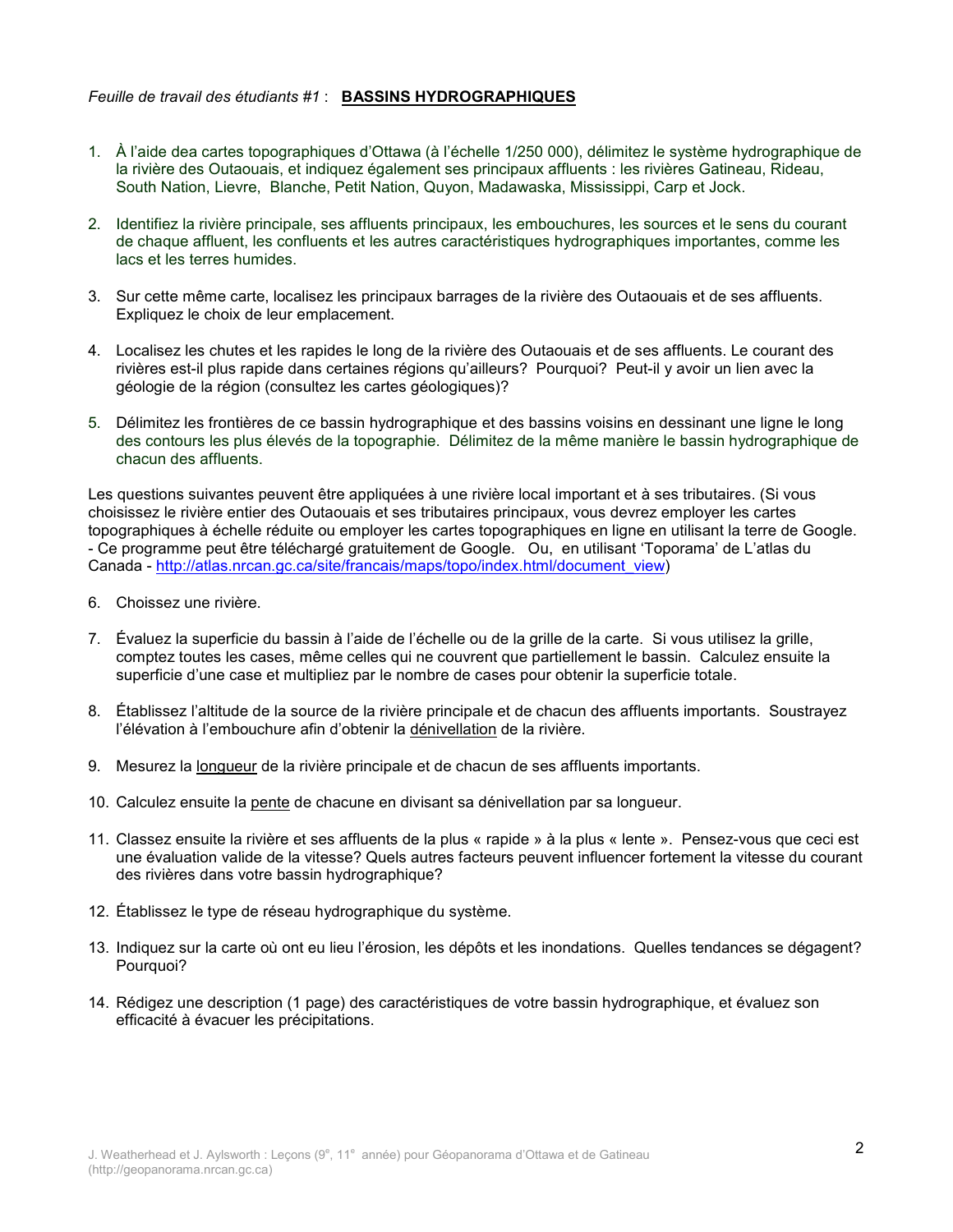### Feuille de travail des étudiants #2 : ÉTUDE D'UN COURS D'EAU SUR LE TERRAIN

- 1. Mesure de la largeur : à l'aide d'un ruban à mesurer, mesurez la largeur du cours d'eau. Prenez plusieurs mesures et calculez la moyenne. Si le cours d'eau est trop profond pour le traverser à qué, mesurez la largeur sur un pont ou lancez une balle de fil à un camarade sur l'autre rive et mesurez la longueur du fil.
- 2. Mesure de la profondeur : Fixez un poids à l'extrémité d'un fil assez long. Faites descendre le poids dans l'eau jusqu'à ce qu'il touche le fond. Tendez le fil et marquez le niveau de l'eau. Mesurez la portion submergée du fil. Prenez plusieurs mesures de la profondeur à divers emplacements, à l'endroit où vous avez mesuré la largeur.
- 3. Mesure de l'aire transversale : Pour calculer le volume d'eau qui coule à un point précis du cours d'eau, il est nécessaire d'en calculer l'aire transversale. Dessinez le profil transversal du cours d'eau sur du papier quadrillé et calculez l'aire transversale.
- 4. Mesure de la vitesse du courant : Mesurez 10 m le long de la rive, et marquez les points de départ et d'arrivée. Placez un objet flottant (une balle ou une orange, par exemple) au milieu de la rivière à la hauteur du point de départ. Chronométrez le temps nécessaire à l'objet pour atteindre le point d'arrivée. Prenez plusieurs mesures et calculez la movenne. Calculez la vitesse du courant en mètres par secondes à l'aide de la formule  $v = d / t$ . (Remarque : cela n'est valide que pour la vitesse du courant en surface.)
- 5. Calcul du débit et de la capacité de débit :
	- A. Le débit actuel en m<sup>3</sup>/s correspond à la vitesse du courant multipliée par l'aire transversale.
	- B. Pour évaluer la capacité de débit maximale, mesurez l'aire transversale supplémentaire du haut des deux rives, au-dessus de l'eau. Multipliez cette aire par la vitesse du courant déjà mesurée. Vous n'avez plus qu'à additionner les deux débits calculés (A + B) pour obtenir la capacité de débit maximale. Un débit plus élevé entraîne une inondation à cet endroit.
- 6. Ce débit peut-il varier? Le cas échéant, où et pourquoi?
- 7. Quel système faudrait-il mettre en place pour avertir les gens d'un risque d'inondation?
- 8. Marchez le long d'un segment de votre ruisseau et esquissez une carte. Indiquez sur la carte où ont eu lieu l'érosion et le sédimentation. Reliez ces régions à la forme (morphologie) du ruisseau.